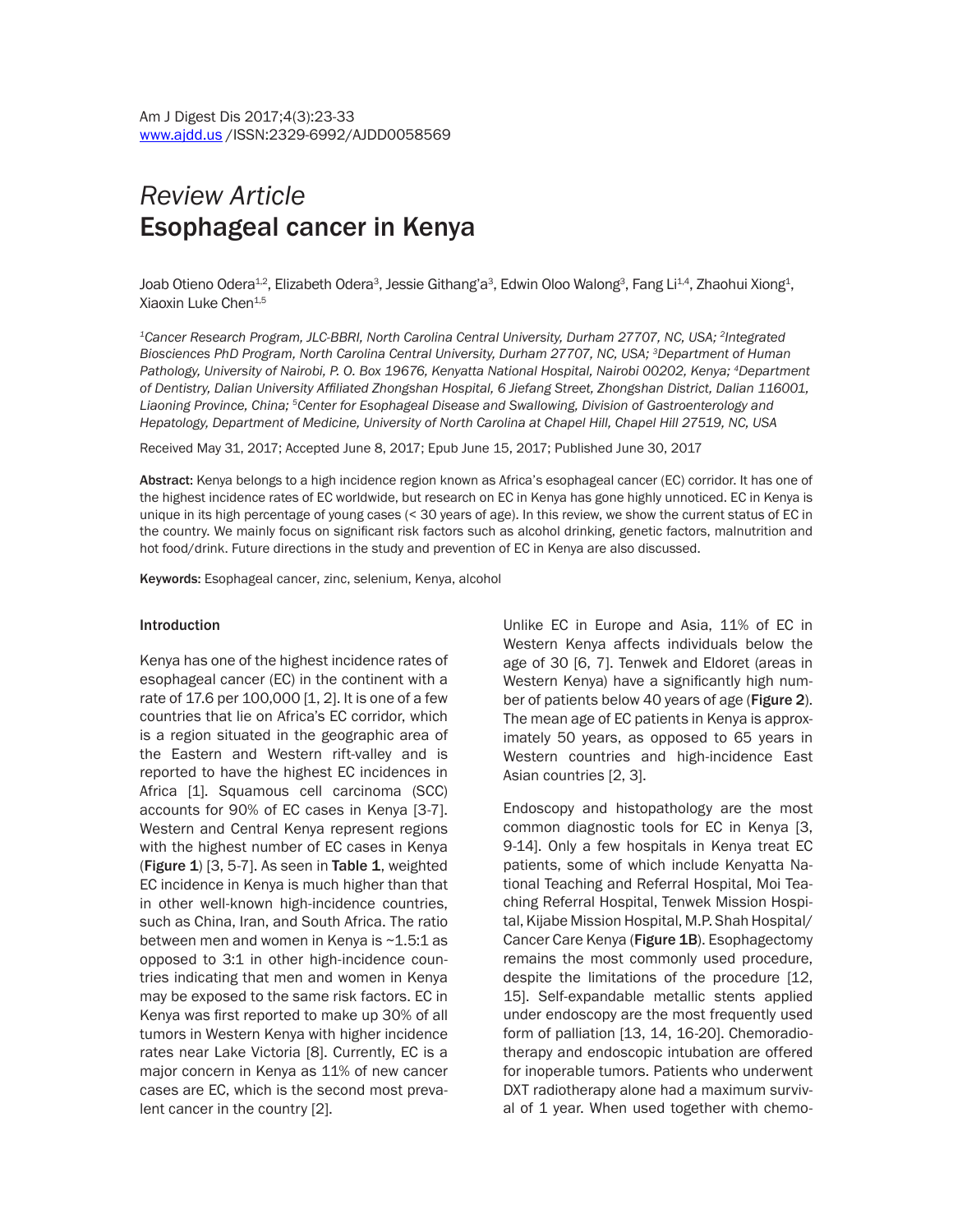

Figure 1. Geographic maps showing regions of interest. A: Africa's EC corridor; B: Map of Kenya highlighting high-incidence regions and hospitals that treat EC. Maps outlines were adapted from: https://clipartfest.com/categories/ view/f2a48eb6e7df5a11e1327a2914da4055293c6687/outline-of-africa-map-clipart-without-background.html and http://www.enchantedlearning.com/africa/kenya/outlinemap/.

|              | Men       |           |           |           |              | Women     |           |           |           |              |
|--------------|-----------|-----------|-----------|-----------|--------------|-----------|-----------|-----------|-----------|--------------|
| Country      | Incidence | Incidence | Mortality | Mortality | 5-yr preva-  | Incidence | Incidence | Mortality | Mortality | 5-yr preva-  |
|              | ASR (W)   | $(\%)$    | ASR (W)   | (%)       | lence $(\%)$ | ASR (W)   | $(\%)$    | ASR (W)   | (%)       | lence $(\%)$ |
| Kenya        | 20.5      | 10.7      | 19.4      | 12.6      | 5.7          | 15.1      | 6.6       | 14.1      | 9.5       | 2.9          |
| South Africa | 13.9      | 6.1       | 13.0      | 9.0       | 3.2          | 6.9       | 4.0       | 6.3       | 6.0       | 1.6          |
| Iran         | 9.0       | 6.5       | 8.8       | 8.3       | 3.2          | 8.0       | 6.1       | 7.4       | 9.7       | 2.5          |
| China        | 18.6      | 8.8       | 16.2      | 9.8       | 6.5          | 6.7       | 5.1       | 5.8       | 7.4       | 2.4          |
| France       | 5.5       | 1.7       | 5.2       | 3.3       | 0.8          | 1.7       | 0.4       | 1.0       | 1.3       | 0.2          |
| UK           | 10.0      | 3.6       | 8.7       | 6.3       | 1.4          | 3.5       | 1.7       | 2.9       | 3.4       | 0.6          |
| <b>USA</b>   | 6.1       | 1.6       | 5.1       | 3.9       | 0.7          | 1.1       | 0.7       | 1.0       | 1.1       | 0.3          |

Table 1. Comparison of age-standardized rates and prevalence based on GLOBOCAN data [2]

ASR (W) is the weighted age standard incidence rate or mortality rate for EC in each country, i.e., the number of new cases per 100,000 people. Incidence is a percentage of the number of new EC cases divided by the total number of new cancer cases. Mortality is the percentage of the number of deaths from EC compared to the total number of cancer deaths. The 5-yr prevalence is a percentage of the number of survivors of EC divided by the total number of cancer survivors within a 5-year period.

therapy, there was a median survival of 12-20 months with a maximum survival of 2 years. Endoscopic intubation, on the other hand, has reported a median survival of 6 months [12]. Ultimately, EC accounts for the highest rate of cancer death in Kenya [2].

In Kenya, 70-80% of cancer cases are diagnosed in late stages due to lack of awareness amongst patients and healthcare workers, poor access to health facilities and insufficient diagnostic facilities. The high use of stents in Western Kenya as a palliative treatment for EC is largely due to diagnosis at very late stages where curative treatment is not possible. In high-incidence areas of the country, most people have insufficient knowledge of risk factors leading to EC [21]. In a study conducted to evaluate awareness of EC in Bomet district, approximately 35% of participants thought EC was contagious or was virally transmitted. Close to half of the participants believed that herbal therapy was the best treatment option for EC, and none of the participants had any knowledge of cancer statistics in the country. In essence, knowledge of cancer is limited to individuals or families affected by cancer within the village or surrounding areas; this is disturbing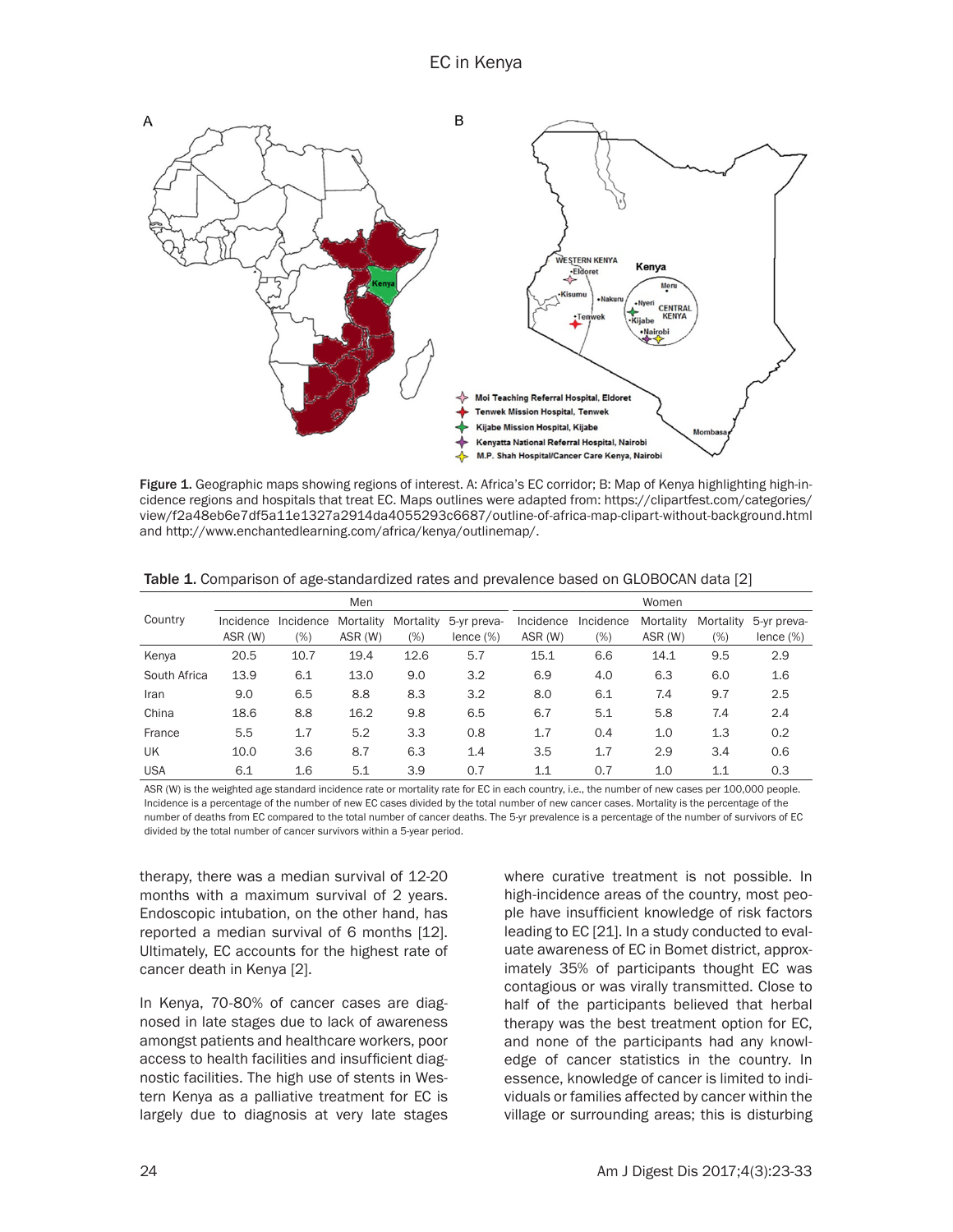

Figure 2. Percentage of EC cases at each age interval in three regions of Kenya compared to Western countries (yellow for Nairobi, pink for Tenwek, purple for Eldoret, black for the UK, and blue for the United States) [3, 6, 7]. UK data are adapted from http://www.cancerresearchuk.org/health-professional/cancerstatistics/statistics-by-cancer-type/oesophageal-cancer/incidence#ref-1.

as cancer is the third leading cause of mortality in the country [21, 22]. Moreover, Kenya still lacks the necessary expertise to keep up with the current medical needs of cancer cases which are about 40,000 new cases each year in a population of approximately 48 million. Based on information published in 2014, there are only 25 oncology specialists in the country: 14 physicians, 4 radiation oncologists, 6 medical oncologists, and 4 pediatric oncologists. In addition, there are very few thoracic surgeons [21]. To tackle the current needs, the Kenyan government has developed strategic plans to control cancer. Nevertheless, much still remains to be done in understanding mechanisms involved in esophageal cancer development and devise strategies for prevention and treatment [21].

#### Risk factors & mechanisms of action

### *Tobacco smoking*

A positive relationship between tobacco smoking and development of EC in Kenya has been shown to be statistically significant in one epidemiology study in which smokers had 2.51 odds of developing EC than non-smokers [23]. Other Kenyan studies did not show any significance between tobacco smoking and EC [6, 24, 25]. Moreover, esophageal dysplasia was also

not associated with tobacco smoking in Kenya [25]. Passing of the Tobacco Control Act to the law in 2007 has substantially reduced the number of smokers in Kenya from 10.9% in 2007 to 8.6% in 2012 [26]. The population of smokers has further decreased to 7.8% in 2014 [27].

#### *Hot food or drink*

Consumption of very hot tea and porridge is common in Kenya and has been suspected as a risk factor for EC. A study conducted at the Moi Teaching Referral Hospital found a high association between hot food/ drink consumption and an increased risk of develop-

ing EC (odds ratio, OR=12.3) [23]. Another study conducted in nearby Tanzania showed a strong correlation between drinking of hot milky tea  $(≥ 70°C)$  and EC [28]. Similar results were found in Northern Iran and Southern China, where individuals who drank tea at ≥ 70°C had 8-fold increased risk of EC [29, 30]. Moreover, mouse studies have shown that thermal injury to the esophagus due to hot food or drink may lead to the development of hyperproliferative premalignant lesions in the esophagus [31].

### *Viral infection*

Oncogenic human papillomavirus (HPV) infection is especially high among women in Kenya, causing an annual mortality of 2,451 women from HPV-related cervical cancer [32]. The association between HPV and EC has shown mixed results, with some studies supporting HPV as a risk factor for EC, while other data do not support this hypothesis [33-39]. Patel et al at Moi Teaching Referral Hospital failed to detect 17 types of HPV in 28 samples of EC. None of the 27 known HPV types was detected in samples from the Tenwek Mission Hospital [18, 40]. Although small sample sizes may be a major limitation in these studies, similar results have been reported from other countries within Africa's EC corridor such as Malawi and Zambia [41, 42]. Next-generation sequencing of sam-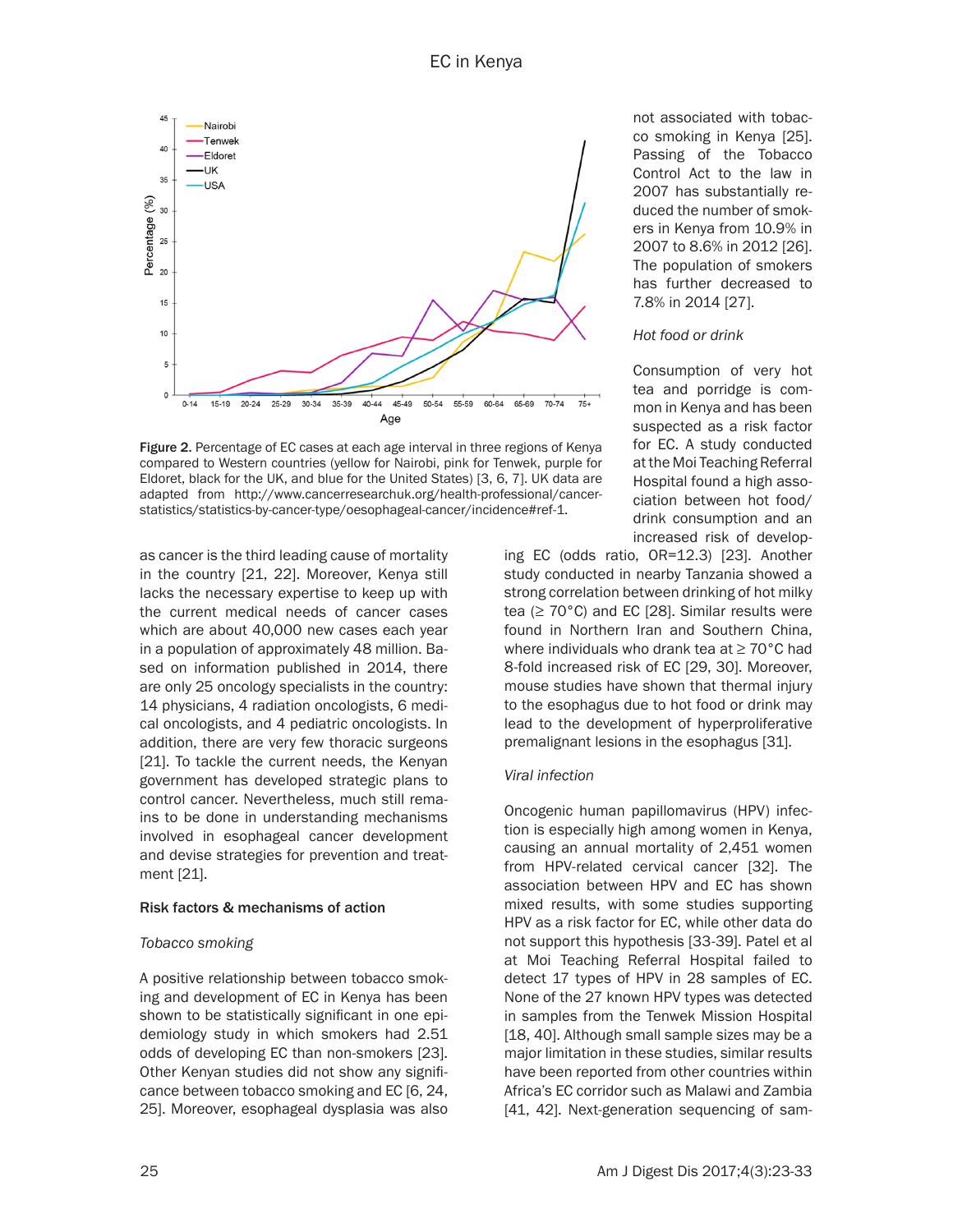ples from Malawi showed the absence of viral genome in the genome of EC patients again supporting the opinion that HPV infection is not a major risk factor in Kenya [42].

#### *Malnutrition and food preparation*

Malnutrition is a major risk factor for EC in Kenya and other areas of the EC corridor. Adoption of Western diets and food preparation contribute to malnutrition. Food preparation on its own is a risk factor as certain methods may increase exposure to carcinogens such as heterocyclic amines and polycyclic aromatic hydrocarbons. Nutritional deficiencies associated with EC were zinc (Zn) and selenium (Se) intake [1]. The daily required intake of Zn is 11 mg for men and 8 mg for women. The average Zn intake in Eastern Africa is estimated as 8.6 mg, thus the plausibility for Zn deficiency in Eastern Africa is quite high [1, 43]. Based on findings from Kenya, Uganda, and Malawi, Zn deficiency in children is a ubiquitous challenge in rural settings within the EC corridor [44-47]. Zn deficiency is known to promote EC progression through inflammation whereas replenishment of Zn induces apoptosis in esophageal epithelial cells in rodents in vivo [48-50].

As an important micronutrient involved in antioxidative functions, Se is important for glutathione peroxidase and thioredoxin reductase [51, 52]. Se compounds may also impact cell cycle by inhibition of cyclin-dependent kinases involved in mid-to-late G1 phase. Selenite rapidly blocks DNA synthesis and arrests cells in S phase. Some Se-based compounds such as methaneselenol/methylselenol induce caspase-mediated apoptosis in p53 mutant cancer cells [52]. Recommended daily intake for Se is 50-70 µg, with a minimum of 40 µg and a maximum of 400 µg daily for adults. Daily intake of 100-200 µg has shown inhibition of genetic damage and cancer development in humans [53]. Individuals in the African EC corridor take an average of 36.5 µg of Se, 1.5 to 2 times lower than the daily intake in West and Central Africa, and much lower than the recommended daily intake [1].

Major reasons for deficiencies in nutrition may be related to types of foods taken, dietary changes and food preparation [54]. High-incidence countries such as Kenya, Malawi, and South Africa have a high maize diet lacking Zn and Se, as compared to brown sorghum which

is high in Zn and Se and a staple grain in West Africa-a low-incidence region [1, 4]. In Kenya, the change to a Westernized diet has led to monotonous food types, a lack of food variety, and low nutritional quality of food [54]. In Western Kenya, replacement of traditional cereals and vegetables such as brown sorghum, Achak Achak (Laurnea cornuta), Akeyo (Cleome gynandra) and Osuga (Solanum spp.) by foreign cereals and vegetables such as maize, cabbage and kales has led to a decrease in Zn and Se intake [54, 55]. Maize currently makes up 50% of energy intake within Africa's EC corridor [1, 55]. Boiling of bitter tasting Achak Achak and Akeyo to improve taste leads to a decrease in Se and Zn [54, 55]. Moreover, traditional modes of food preparation such as soaking, fermentation, and drying are looked down upon and are seen as primitive, yet they preserve vitamin and micronutrients in foods [54, 56].

The increase of legumes in the Kenyan diet has led to increased phytate intake in food, which inhibits micronutrient uptake [1, 54]. Maize and rice are rich sources of phytates within the EC corridor [57]. Traditional methods of food preparation such as fermentation and malting of cereals reduce phytate content unlike Western food processing methods that do not reduce the amount of phytates in foods [54, 56].

Certain cooking fuels such as charcoal contain polycyclic aromatic hydrocarbons [58]. Charcoal use in food preparation, a prime fuel source in Kenya, Malawi and Zambia especially in rural areas and poor urban families, is highly correlated with EC development in those countries [23, 41, 59]. Grilling or roasting of red meat leads to the formation of mutagenic heterocyclic amines, especially when red meat is well done. These mutagens have previously been associated with an increased risk of EC in studies conducted in Sweden, USA, and Uruguay [60]. Well-done Nyama Choma (roasted meat) is fairly popular throughout Kenya and has been suspected to be a risk factor for EC in Western Kenya, although it has not been well studied [23].

### *alcohol and acetaldehyde*

McGlashan et al first suspected alcoholic spirits as a risk factor for EC in East and Central Africa [61, 62]. A review on EC in Africa pointed out a definite correlation between maize alco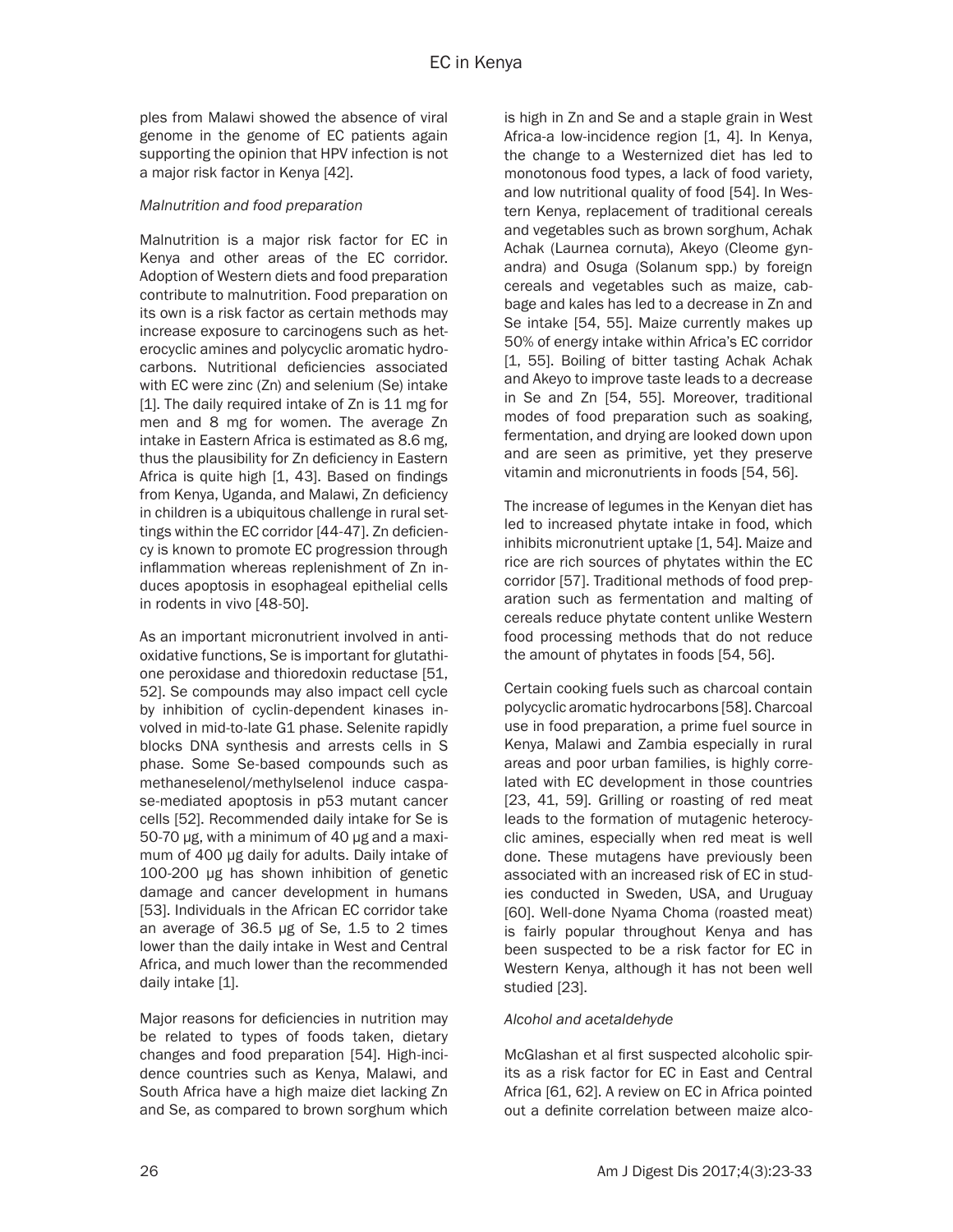hol and high EC incidence [4]. In Western Kenya, alcohol drinkers had a 45% higher risk of developing EC than non-drinkers [23]. Additionally, there is a 13% higher prevalence of esophageal dysplasia among alcohol drinkers compared to non-drinkers in an older patient population (> 50 years) [25].

Studies have shown that the risk of EC from alcohol consumption depends on the average daily intake and not the duration of the habit, thus binge drinking increases EC risk [63]. In an Australian study, it was shown that intake of alcohol containing a mass volume of  $\geq$  170 g/ wk of ethanol showed a significantly higher risk of developing EC. The risk increased 4 fold for individuals who drank  $\geq$  420 g/wk [64]. A casecontrol study on the risk of developing EC conducted by Morita et al showed higher OR for heavy drinkers (OR=10) compared to tobacco smokers (OR=5.8) [65]. They further showed that heavy drinking led to an increased number of cancer lesions [65]. Likewise, individuals who consume  $\geq$  50 or more grams of alcohol per day or roughly  $\geq$  3.5 drinks per day, have at least a two to three times greater risk of developing head and neck cancers than nondrinkers [66]. Moreover, among EC patients, non-drinkers have been shown to have significantly greater survival than alcohol drinkers [67].

Binge drinking is common in Western Kenya. In a study conducted by Lo et al, 60.3% of participants (3,019/5,010) were more likely to be drunk half the time they drank alcohol [68]. Of these 3,019 individuals, 66.9% of them were drunk for more than 18 days in a month [68]. Chang'aa, a distilled grain-based alcoholic drink usually of a concentration  $\geq$  50% ethanol, is the most commonly consumed drink in rural Western Kenya [69]. Daily intake of ethanol in the form of Chang'aa may be as high as 106.5 g [70]. This dose is highly correlated with EC as reported by Morita et al [65].

Four main chemicals have been suspected to be involved in alcohol drinking-related EC in Kenya, namely, ethanol, acetaldehyde, nitrosamines, and aflatoxin. Ethanol may contribute to carcinogenesis of squamous epithelial cells primarily via its metabolism to acetaldehyde [71]. Inside the squamous epithelial cells, ethanol metabolism causes oxidative damage to DNA, proteins, and lipids due to the production of reactive oxygen species, and affects fatty acid metabolism. Ethanol and intracellular acetaldehyde stimulate cell proliferation, inflammation, and angiogenesis, and suppress squamous cell differentiation, therefore promoting EC development [71, 72]. Acetaldehyde production increases with increased alcohol intake, and high concentrations of acetaldehyde can react with DNA bases to form ethylidene adducts. These adducts interfere with DNA repair mechanism, leading to errors in replication and/or mutations in oncogenes and tumor suppressor genes, ultimately leading to cancer [73, 74]. The current theory may explain how ethanol contributes to gene mutations as shown in a Chinese population where mutation analysis showed unique clustering for drinking EC patients. Drinkers had a much higher frequency of G→T transversions than non-drinkers [75].

In addition to intracellular acetaldehyde, acetaldehyde from extracellular sources is also carcinogenic and may contribute to EC development. The esophageal epithelium is exposed to acetaldehyde from extracellular sources when ethanol is broken down by oral microflora, or when acetaldehyde is contained in foods or drink. Acetaldehyde may perturb the lipid bilayer of the cell membrane, affects the functions of intrinsic membrane proteins, such as SHH, WNT, TLR4, and NOTCH pathways and thus activates or inhibits downstream signaling [72]. In Kenya, fermented milk known as mursik has been shown to be a rich source of acetaldehyde. Out of 8 mursik samples that were tested, 7 starter cultures produced mutagenic levels of acetaldehyde (> 100 μM), and 4 starter cultures produced more than 1,000 μM of acetaldehyde [76].

Nitrosamine was suspected to be a major carcinogen in alcoholic beverages in Kenya, contributing to EC development [62]. However, further testing did not find a significant amount of nitrosamines in grain-based alcohol from Kenya and Zambia [77].

Aflatoxins in grain-based alcoholic drinks such as Busaa (a cereal based alcoholic beverage) may also be a risk factor. Aflatoxins were first suspected to be a risk factor for EC in Kenya in 1972 [78]. A study conducted in Bomet county, Western Kenya, showed that 57 out of 61 samples of Busaa had a mean of 5.2 µg of aflatoxin [79]. The same region suffered from a crisis of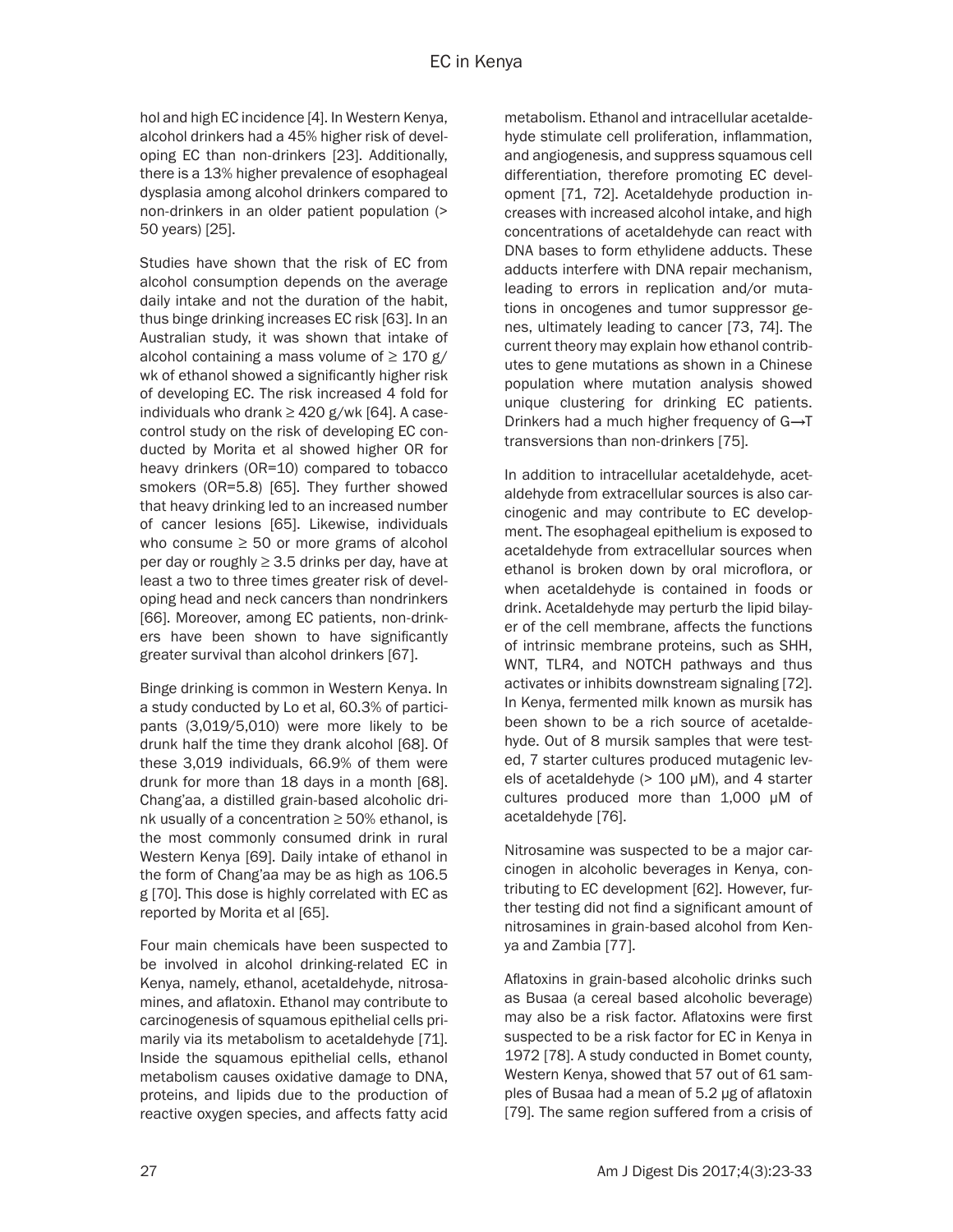aflatoxicosis in 2004, resulting in several cases of liver cancer [80].

Apart from the four chemicals shown to be risk factors for EC development, alcoholic drink is often adulterated with other chemicals that are or may be carcinogenic such as methanol and formaldehyde in Chang'aa. Many times the adulterant is not known to the public. Effects of these in the development of EC have not been explored [81, 82].

### *Genetics factors*

In a case series of young EC (< 30 yrs of age) at the Tenwek Mission Hospital, Western Kenya, it was found that 45 out of 60 patients had a family history of cancer and 21 out of 60 had a family history of EC. Additionally, 25 patients had a first-degree relative suffering from cancer, and 16 patients had multiple relatives suffering from cancer. Moreover, five patients had multiple cases of EC in their families. Most of these patients came from the nearby Kipsigis community, and therefore share a conserved gene pool. EC cases as young as 12 years and their family history suggest possible heritable germline mutations in EC [24]. Similar to this study in Kenya, a case-control study conducted in China also demonstrated family history as a risk factor of EC. In this Chinese cohort, 34.7% of EC cases had first-degree relatives with the disease compared to 21.9% of controls. Individuals with both parents affected by EC were 8 times more likely to develop EC compared to those whose parents were not affected. A positive family history of any cancer was found to be associated with an excess risk of EC [83]. Strong contribution of familial factors in EC development suggests genetic factors associated with genome maintenance as seen in genetic disorders, such as Fanconi Anemia (FA) and Howel-Evans syndrome/tylosis with esophageal cancer (TOC), which may contribute to EC [84].

FA is a recessively inherited disease characterized by congenital abnormalities, bone marrow failure, and development of certain cancers such as EC. In a study measuring cancer incidence in FA patients, it was found that EC has the second highest observed-to-expected ratio among solid tumors [85]. This ratio for EC was even higher in a German FA cohort [86]. FA patients have a 700-1,000 fold increased the likeliness of developing EC and head and neck SCC [84]. It is now known that chromosomal changes in FA SCC are similar to those in sporadic SCC; the same genes appear to be targeted in both forms. In fact, FA SCC and sporadic SCC have the same pattern of allelic loss [87].

As an autosomal dominant trait with complete penetrance, TOC is characterized by yellowish thickened plaque in soles of feet and palms of hands or weight-bearing areas of the body. In a study conducted in Liverpool, UK, 21 out of 89 TOC patients from two related families consisting of 345 individuals died from EC [88]. TOC results from mutations in RHBDF2 which impacts N-terminal loop domain of iRHOM proteins, iRHOM1 and iRHOM2. The iRHOM proteins have been shown to affect ADAM17 maturation, which would then impact EGF signaling. It has been proposed that the dysregulated production of EGF may lead to uncontrolled growth of squamous epithelial cells [89].

Studies have shown that cell cycle genes are frequently mutated in EC. Of these genes, only P53 has been studied in Kenyan EC patients. In most high-incidence EC regions, P53 is mutated in ~90% of EC patients. However, in Kenya, P53 was only mutated in 40% EC according to a study conducted at the Moi Teaching Referral Hospital [40]. The difference may account for a unique etiology, however, a larger cohort would be required to validate such a finding. Liu et al have recently sequenced EC tissue samples from the Kamuzu Central Hospital, Malawi, which is on the African EC corridor. Whole exome sequencing suggested an unidentified etiology when compared to Chinese EC. The unidentified signature was characterized by C→A transversions as well as C→T transitions [42]. Other than such differences, frequently mutated genes in Malawi samples were similar to those identified in Chinese and Japanese populations, P53, NOTCH1, CDKN2A, PIK3CA, NFE2L2 [42, 75, 90].

# **Conclusions**

Alcohol drinking, genetic factors, dietary change/food preparation, and consumption of hot food or drink are the main risk factors for EC in Kenya. There is a need to investigate the causal relationship between these four major risk factors and the development of EC in Kenya. The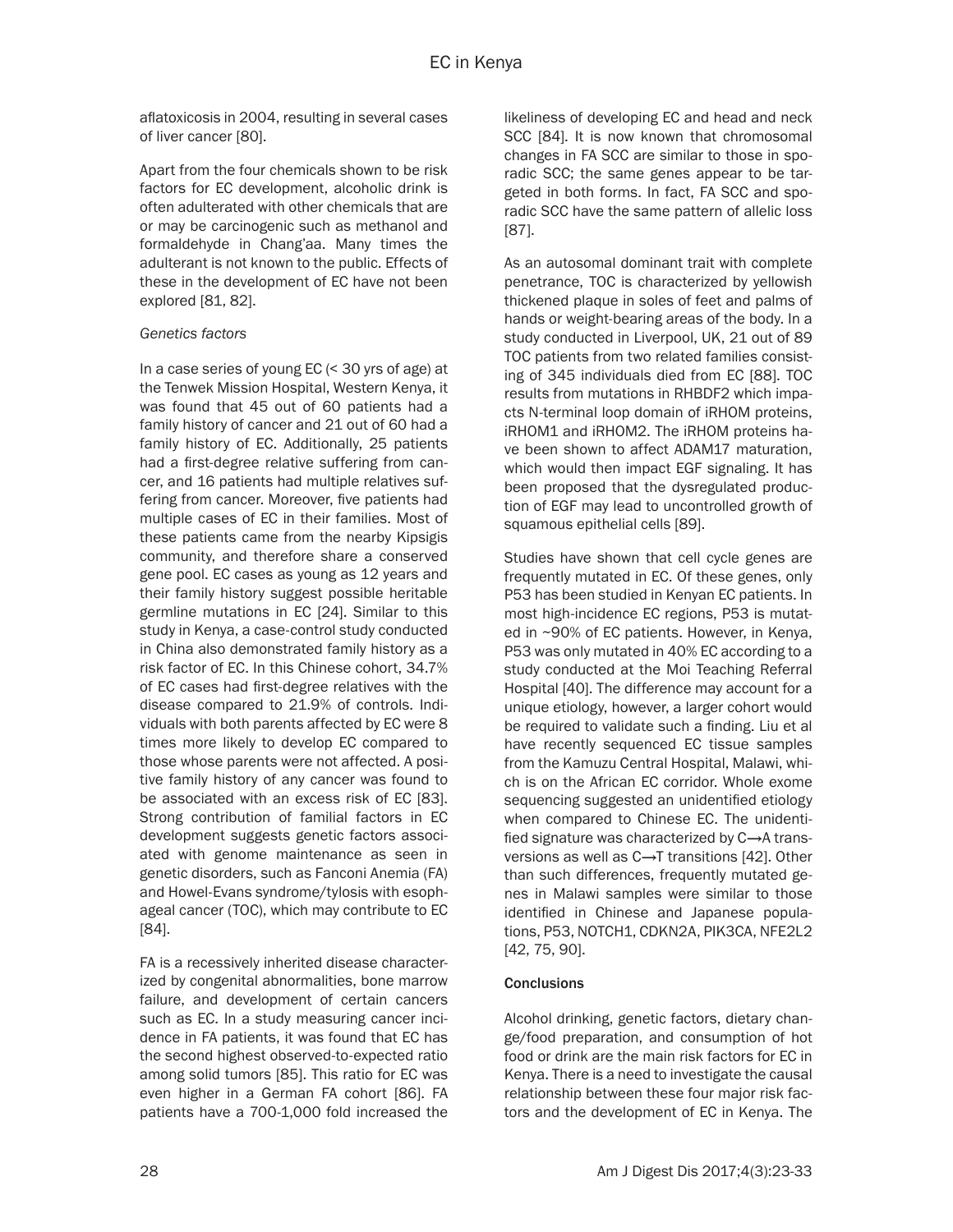effect of alcohol drinking on the development of EC in Kenyans warrants experimental studies on the possible molecular mechanisms. Many genetic studies on EC conducted in Iran and China have focused on the effect of gene polymorphisms associated with ethanol metabolism, cell cycle, or DNA repair. Genotyping requires a large patient population. Unfortunately, Kenya currently does not have strong cancer reporting abilities, and thus current work should be focused on understanding major genetic changes leading to EC development in order to identify the genetic etiology of EC in Kenya [21]. Kenya currently has the highest reported percentage of young patients (< 30 years of age) globally, and thus it is important to establish the reasons underlying so many young cases [24]. In this review, we suggest the possibility of heritable diseases as a predisposing condition. Likewise, the impact of dietary change, malnutrition and the use of "modern" food preparation methods requires further inquiry. Furthermore, there is a need to develop studies that investigate the relationship between hot food or drink and EC in a Kenyan cohort.

Several steps may be taken to prevent EC in Kenya including reducing alcohol intake, eating traditional foods high in micronutrients and vitamins, low-temperature cooking of red meat, consuming food and drinks at lower temperatures, use of traditional food preparation methods, as well as screening in high-incidence areas or in predisposed individuals. Clinically, it is urgent to train more medical specialists who can diagnose and treat EC. Community health educators in high-incidence regions should disseminate knowledge of EC within their communities, leading to greater awareness of the disease. Furthermore, there is a need for a population-based national cancer registry in order to attain a more accurate rate of EC in the country. To improve the current knowledge of cancer incidence and prevalence, the Kenyan government has recently announced an allocation of KSh 17 million (~\$170,000) towards the development of four more cancer registries in Kisumu, Mombasa, Nakuru and Nyeri (Elizabeth Merab: "Government allocates Sh17m for national cancer registry launch", Daily Nation Kenya 2016 http://www.nation. co.ke/news/Government-national-cancerregistry-launch/1056-3072334-qcvrme/index. html). Even so, there is still a great need for funding cancer research in Kenya.

# Acknowledgements

The authors are supported by NIH/NCI U54 CA156735 and NIH/NIAAA U54 AA019765.

### Disclosure of conflict of interest

None.

## Abbreviations

EC, esophageal cancer; HPV, human papillomavirus; OR, odds ratio; Zn, zinc; SCC, squamous cell carcinoma; Se, selenium; FA, Fanconi anemia; TOC, tylosis with esophageal cancer.

Address correspondence to: Dr. Xiaoxin Luke Chen, Cancer Research Program, Julius L. Chambers Biomedical Biotechnology Research Institute, North Carolina Central University, 700 George Street, Durham 27707, NC, USA. Tel: 919-530-6425; Fax: 919- 530-7780; E-mail: lchen@nccu.edu

# References

- [1] Schaafsma T, Wakefield J, Hanisch R, Bray F, Schuz J, Joy EJ, Watts MJ and McCormack V. Africa's oesophageal cancer corridor: geographic variations in incidence correlate with certain micronutrient deficiencies. PLoS One 2015; 10: e0140107.
- [2] Ferlay J, Soerjomataram I, Dikshit R, Eser S, Mathers C, Rebelo M, Parkin DM, Forman D and Bray F. Cancer incidence and mortality worldwide: sources, methods and major patterns in GLOBOCAN 2012. Int J Cancer 2015; 136: E359-386.
- [3] Cheng ML, Zhang L, Borok M, Chokunonga E, Dzamamala C, Korir A, Wabinga HR, Hiatt RA, Parkin DM and Van Loon K. The incidence of oesophageal cancer in Eastern Africa: identification of a new geographic hot spot? Cancer Epidemiol 2015; 39: 143-149.
- [4] Cook P. Cancer of the oesophagus in Africa. A summary and evaluation of the evidence for the frequency of occurrence, and a preliminary indication of the possible association with the consumption of alcoholic drinks made from maize. Br J Cancer 1971; 25: 853-880.
- [5] Gatei DG, Odhiambo PA, Orinda DA, Muruka FJ and Wasunna A. Retrospective study of carcinoma of the esophagus in Kenya. Cancer Res 1978; 38: 303-307.
- [6] Parker RK, Dawsey SM, Abnet CC and White RE. Frequent occurrence of esophageal cancer in young people in Western Kenya. Dis Esophagus 2010; 23: 128-135.
- [7] Wakhisi J, Patel K, Buziba N and Rotich J. Esophageal cancer in north rift valley of Western Kenya. Afr Health Sci 2005; 5: 157-163.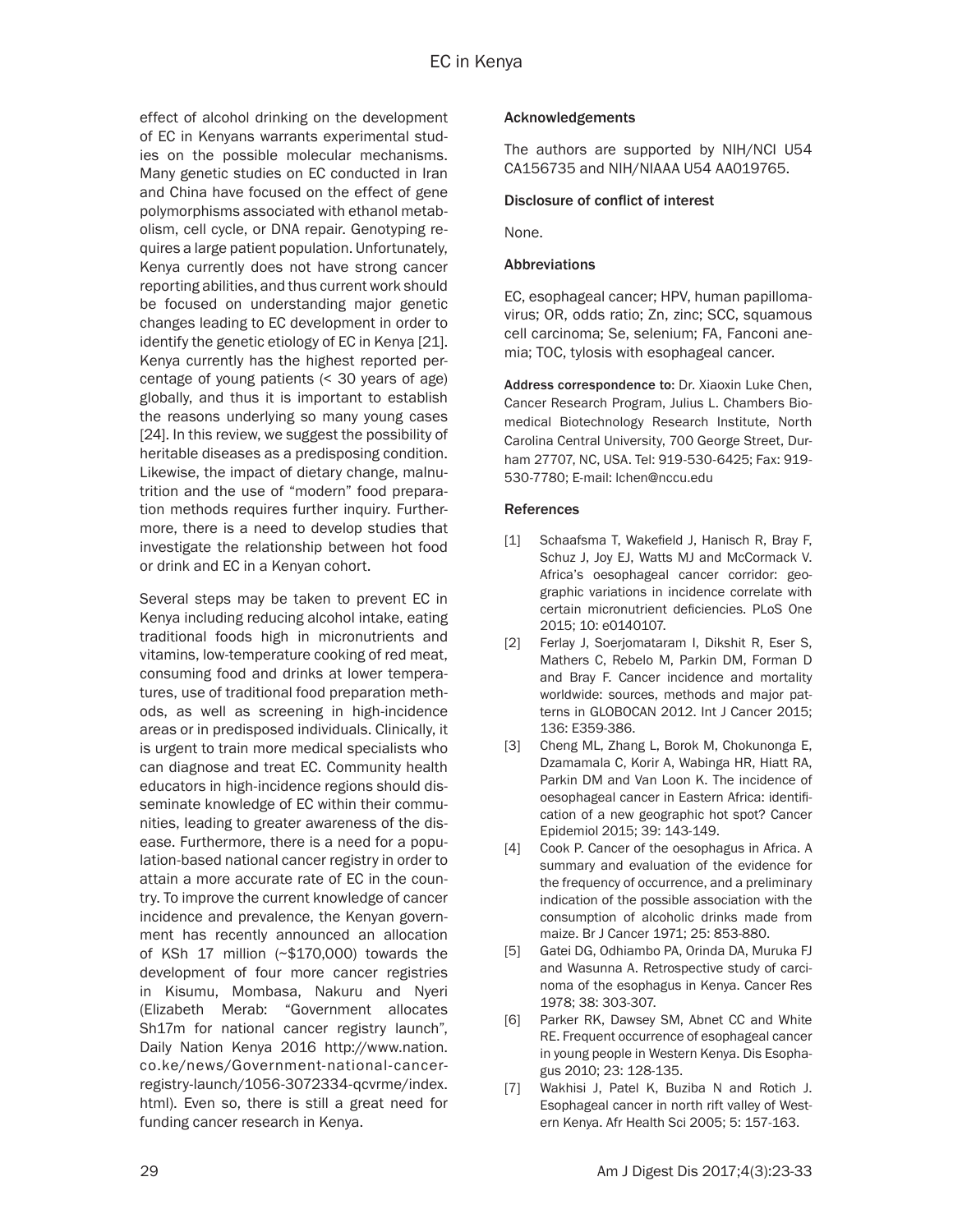- [8] Ahmed N and Cook P. The incidence of cancer of the oesophagus in West Kenya. Br J Cancer 1969; 23: 302-312.
- [9] Lodenyo H, Rana F, Mutuma GZ, Kabanga JM, Kuria JK and Okoth FA. Patterns of upper gastrointestinal diseases based on endoscopy in the period 1998-2001. Afr J Health Sci 2005; 12: 49-54.
- [10] Makanga W and Nyaoncha A. Upper gastrointestinal disease in Nairobi and Nakuru counties, Kenya; a two year comparative endoscopy study. The Annals of African Surgery 2014; 11: 35-39.
- [11] Ogendo SW. Surgery of the oesophagus: a Nairobi experience. East Afr Med J 1993; 70: 307- 309.
- [12] Ogendo SW. Follow up of oesophageal cancer therapy at the Kenyatta national hospital, Nairobi. East Afr Med J 2001; 78: 650-654.
- [13] White RE and Parker RK, Oesophageal cancer: an overview of a deadly disease. The Annals of African Surgery 2007; 1: 34-48.
- [14] White RE, Parker RK, Fitzwater JW, Kasepoi Z and Topazian M. Stents as sole therapy for oesophageal cancer: a prospective analysis of outcomes after placement. Lancet Oncol 2009; 10: 240-246.
- [15] Ogendo SW. Weight change post oesophagectomy for carcinoma of oesophagus. East Afr Med J 2007; 84: 271-278.
- [16] Parker RK, White RE, Topazian M, Chepkwony R, Dawsey S and Enders F. Stents for proximal esophageal cancer: a case-control study. Gastrointest Endosc 2011; 73: 1098-1105.
- [17] White RE, Chepkwony R, Mwachiro M, Burgert SL, Enders FT and Topazian M. Randomized trial of small-diameter versus large-diameter esophageal stents for palliation of malignant esophageal obstruction. J Clin Gastroenterol 2015; 49: 660-665.
- [18] White RE, Mungatana C, Mutuma G, Robert ME, Daniel RW, Topazian MD and Shah KV. Absence of human papillomavirus in esophageal carcinomas from Southwestern Kenya. Dis Esophagus 2005; 18: 28-30.
- [19] White RE, Mungatana C and Topazian M. Esophageal stent placement without fluoroscopy. Gastrointest Endosc 2001; 53: 348-351.
- [20] White RE, Mungatana C and Topazian M. Expandable stents for iatrogenic perforation of esophageal malignancies. J Gastrointest Surg 2003; 7: 715-719; discussion 719-720.
- [21] Topazian H, Cira M, Dawsey SM, Kibachio J, Kocholla L, Wangai M, Welch J, Williams MJ, Duncan K and Galassi A. Joining forces to overcome cancer: the Kenya cancer research and control stakeholder program. J Cancer Policy 2016; 7: 36-41.
- [22] Duron V, Bii J, Mutai R, Ngetich J, Harrington D, Parker R and White R. Esophageal cancer awareness in Bomet district, Kenya. Afr Health Sci 2013; 13: 122-128.
- [23] Patel K, Wakhisi J, Mining S, Mwangi A and Patel R. Esophageal cancer, the topmost cancer at MTRH in the Rift Valley, Kenya, and its potential risk factors. ISRN Oncol 2013; 2013: 503249.
- [24] Dawsey SP, Tonui S, Parker RK, Fitzwater JW, Dawsey SM, White RE and Abnet CC. Esophageal cancer in young people: a case series of 109 cases and review of the literature. PLoS One 2010; 5: e14080.
- [25] Mwachiro MM, Burgert SL, Lando J, Chepkwony R, Bett C, Bosire C, Abnet CC, Githanga J, Waweru W, Giffen CA, Murphy G, White RE, Topazian MD and Dawsey SM. Esophageal squamous dysplasia is common in asymptomatic Kenyans: a prospective, community-based, cross-sectional study. Am J Gastroenterol 2016; 111: 500-507.
- [26] Abuse NAftCAAaD. Rapid situation assessment of the status of drug and substance abuse in Kenya, 2012. 2012.
- [27] (WHO) WHO. WHO Report on the global tobacco epidemic, Kenya. 2015.
- [28] Munishi MO, Hanisch R, Mapunda O, Ndyetabura T, Ndaro A, Schuz J, Kibiki G and McCormack V. Africa's oesophageal cancer corridor: do hot beverages contribute? Cancer Causes Control 2015; 26: 1477-1486.
- [29] Islami F, Pourshams A, Nasrollahzadeh D, Kamangar F, Fahimi S, Shakeri R, Abedi-Ardekani B, Merat S, Vahedi H, Semnani S, Abnet CC, Brennan P, Moller H, Saidi F, Dawsey SM, Malekzadeh R and Boffetta P. Tea drinking habits and oesophageal cancer in a high risk area in northern Iran: population based case-control study. BMJ 2009; 338: b929.
- [30] Lin J, Zeng R, Cao W, Luo R, Chen J and Lin Y. Hot beverage and food intake and esophageal cancer in Southern China. Asian Pac J Cancer Prev 2011; 12: 2189-2192.
- [31] Rapozo DC, Blanco TC, Reis BB, Gonzaga IM, Valverde P, Canetti C, Barja-Fidalgo C, Simao TA, Albano RM, Kruel CD and Pinto LF. Recurrent acute thermal lesion induces esophageal hyperproliferative premalignant lesions in mice esophagus. Exp Mol Pathol 2016; 100: 325- 331.
- [32] Bruni L, Barrionuevo-Rosas L, Albero G, Serrano B, Mena M, Gómez D, Muñoz J, Bosch FX and de Sanjosé S. Human papillomavirus and related diseases in Kenya. ICO Information Centre on HPV and Cancer (HPV Information Centre) 2016; 1-71.
- [33] Antunes LC, Prolla JC, Lopes AD, da Rocha MP and Fagundes RB. No evidence of HPV DNA in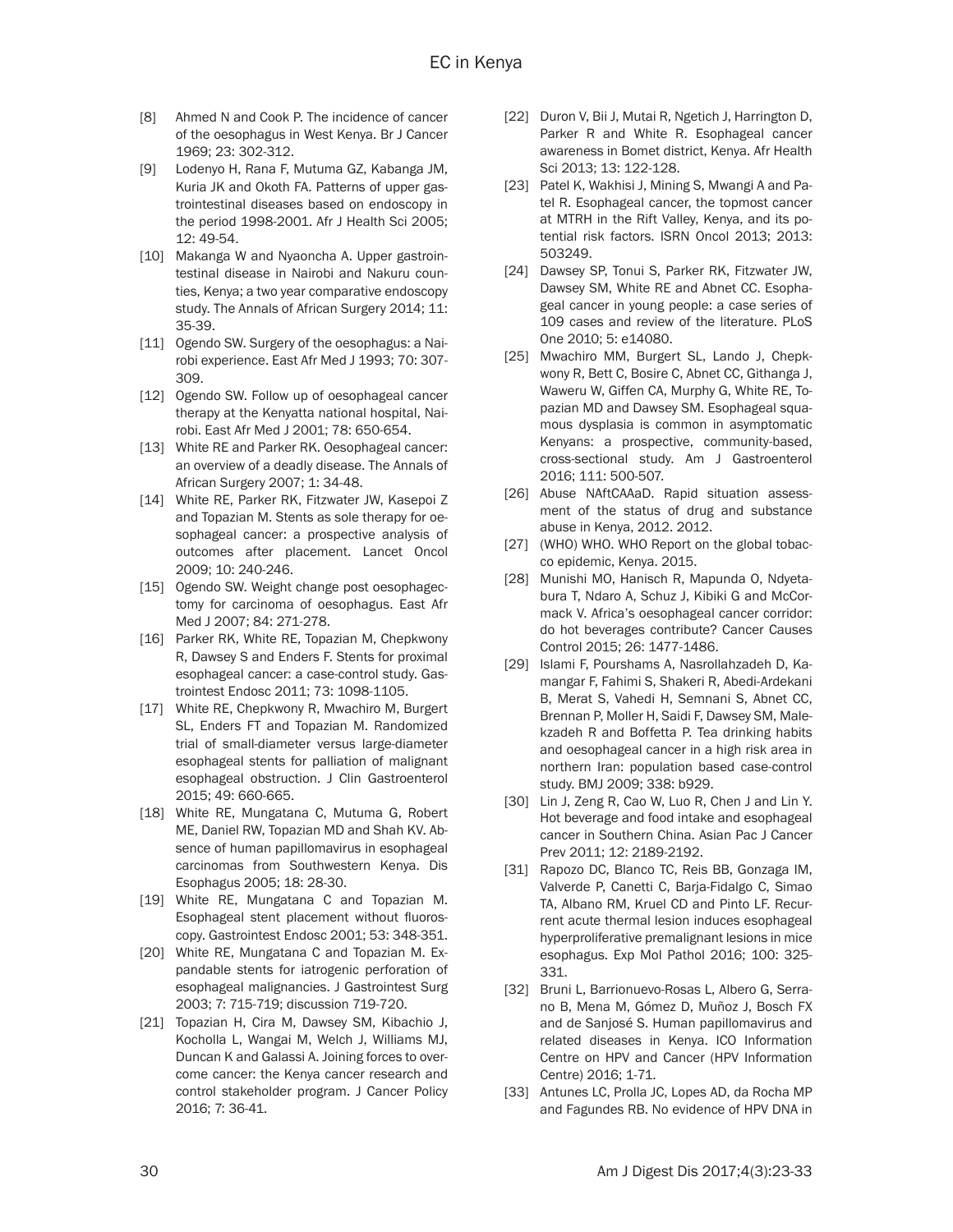esophageal squamous cell carcinoma in a population of Southern Brazil. World J Gastroenterol 2013; 19: 6598-6603.

- [34] Bucchi D, Stracci F, Buonora N and Masanotti G. Human papillomavirus and gastrointestinal cancer: a review. World J Gastroenterol 2016; 22: 7415-7430.
- [35] Cao F, Han H, Zhang F, Wang B, Ma W, Wang Y, Sun G, Shi M, Ren Y and Cheng Y. HPV infection in esophageal squamous cell carcinoma and its relationship to the prognosis of patients in Northern China. ScientificWorldJournal 2014; 2014: 804738.
- [36] Koshiol J and Kreimer AR. Lessons from Australia: human papillomavirus is not a major risk factor for esophageal squamous cell carcinoma. Cancer Epidemiol Biomarkers Prev 2010; 19: 1889-1892.
- [37] Koshiol J, Wei WQ, Kreimer AR, Chen W, Gravitt P, Ren JS, Abnet CC, Wang JB, Kamangar F, Lin DM, von Knebel-Doeberitz M, Zhang Y, Viscidi R, Wang GQ, Gillison ML, Roth MJ, Dong ZW, Kim E, Taylor PR, Qiao YL and Dawsey SM. No role for human papillomavirus in esophageal squamous cell carcinoma in China. Int J Cancer 2010; 127: 93-100.
- [38] Liyanage SS, Segelov E, Garland SM, Tabrizi SN, Seale H, Crowe PJ, Dwyer DE, Barbour A, Newall AT, Malik A and Macintyre CR. Role of human papillomaviruses in esophageal squamous cell carcinoma. Asia Pac J Clin Oncol 2013; 9: 12-28.
- [39] Ludmir EB, Stephens SJ, Palta M, Willett CG and Czito BG. Human papillomavirus tumor infection in esophageal squamous cell carcinoma. J Gastrointest Oncol 2015; 6: 287-295.
- [40] Patel K, Mining S, Wakhisi J, Gheit T, Tommasino M, Martel-Planche G, Hainaut P and Abedi-Ardekani B. TP53 mutations, human papilloma virus DNA and inflammation markers in esophageal squamous cell carcinoma from the Rift Valley, a high-incidence area in Kenya. BMC Res Notes 2011; 4: 469.
- [41] Kayamba V, Bateman AC, Asombang AW, Shibemba A, Zyambo K, Banda T, Soko R and Kelly P. HIV infection and domestic smoke exposure, but not human papillomavirus, are risk factors for esophageal squamous cell carcinoma in Zambia: a case-control study. Cancer Med 2015; 4: 588-595.
- [42] Liu W, Snell JM, Jeck WR, Hoadley KA, Wilkerson MD, Parker JS, Patel N, Mlombe YB, Mulima G, Liomba NG, Wolf LL, Shores CG, Gopal S and Sharpless NE. Subtyping sub-Saharan esophageal squamous cell carcinoma by comprehensive molecular analysis. JCI Insight 2016; 1: e88755.
- [43] National Institutes of Health OoDS. Zinc fact sheet for consumers. 2016.
- [44] Ferguson E, Chege P, Kimiywe J, Wiesmann D and Hotz C. Zinc, iron and calcium are major limiting nutrients in the complementary diets of rural Kenyan children. Matern Child Nutr 2015; 11 Suppl 3: 6-20.
- [45] Manary MJ, Hotz C, Krebs NF, Gibson RS, Westcott JE, Broadhead RL and Hambidge KM. Zinc homeostasis in Malawian children consuming a high-phytate, maize-based diet. Am J Clin Nutr 2002; 75: 1057-1061.
- [46] May T, Westcott C, Thakwalakwa C, Ordiz MI, Maleta K, Westcott J, Ryan K, Hambidge KM, Miller LV, Young G, Mortimer E, Manary MJ and Krebs NF. Resistant starch does not affect zinc homeostasis in rural Malawian children. J Trace Elem Med Biol 2015; 30: 43-48.
- [47] Tidemann-Andersen I, Acham H, Maage A and Malde MK. Iron and zinc content of selected foods in the diet of schoolchildren in Kumi district, east of Uganda: a cross-sectional study. Nutr J 2011; 10: 81.
- [48] Fong LY, Nguyen VT and Farber JL. Esophageal cancer prevention in zinc-deficient rats: rapid induction of apoptosis by replenishing zinc. J Natl Cancer Inst 2001; 93: 1525-1533.
- [49] Wan SG, Taccioli C, Jiang Y, Chen H, Smalley KJ, Huang K, Liu XP, Farber JL, Croce CM and Fong LY. Zinc deficiency activates S100A8 inflammation in the absence of COX-2 and promotes murine oral-esophageal tumor progression. Int J Cancer 2011; 129: 331-345.
- [50] Guo W, Zou YB, Jiang YG, Wang RW, Zhao YP and Ma Z. Zinc induces cell cycle arrest and apoptosis by upregulation of WIG-1 in esophageal squamous cancer cell line EC109. Tumour Biol 2011; 32: 801-808.
- [51] El-Bayoumy K and Sinha R. Molecular chemoprevention by selenium: a genomic approach. Mutat Res 2005; 591: 224-236.
- [52] Zeng HW and Combs GF. Selenium as an anticancer nutrient: roles in cell proliferation and tumor cell invasion. J Nutr Biochem 2008; 19: 1-7.
- [53] El-Bayoumy K. The protective role of selenium on genetic damage and on cancer. Mutat Res 2001; 475: 123-139.
- [54] Walingo MK. Indigenous food processing methods that improve zinc absorption and bioavailability of plant diets consumed by the Kenyan population. African Journal of Food, Agriculture, Nutrition and Development 2009; 9: 523-535.
- [55] Otieno SB, Were F, Kabiru E and Waza K. Selenium levels in foods in a high HIV prevalence community: a case study in pala-bondo district, Kenya. East African Journal of Public Health 2013; 10: 516-520.
- [56] Makokha AO, Oniang'o RK, Njoroge SM and Kamar OK. Effect of traditional fermentation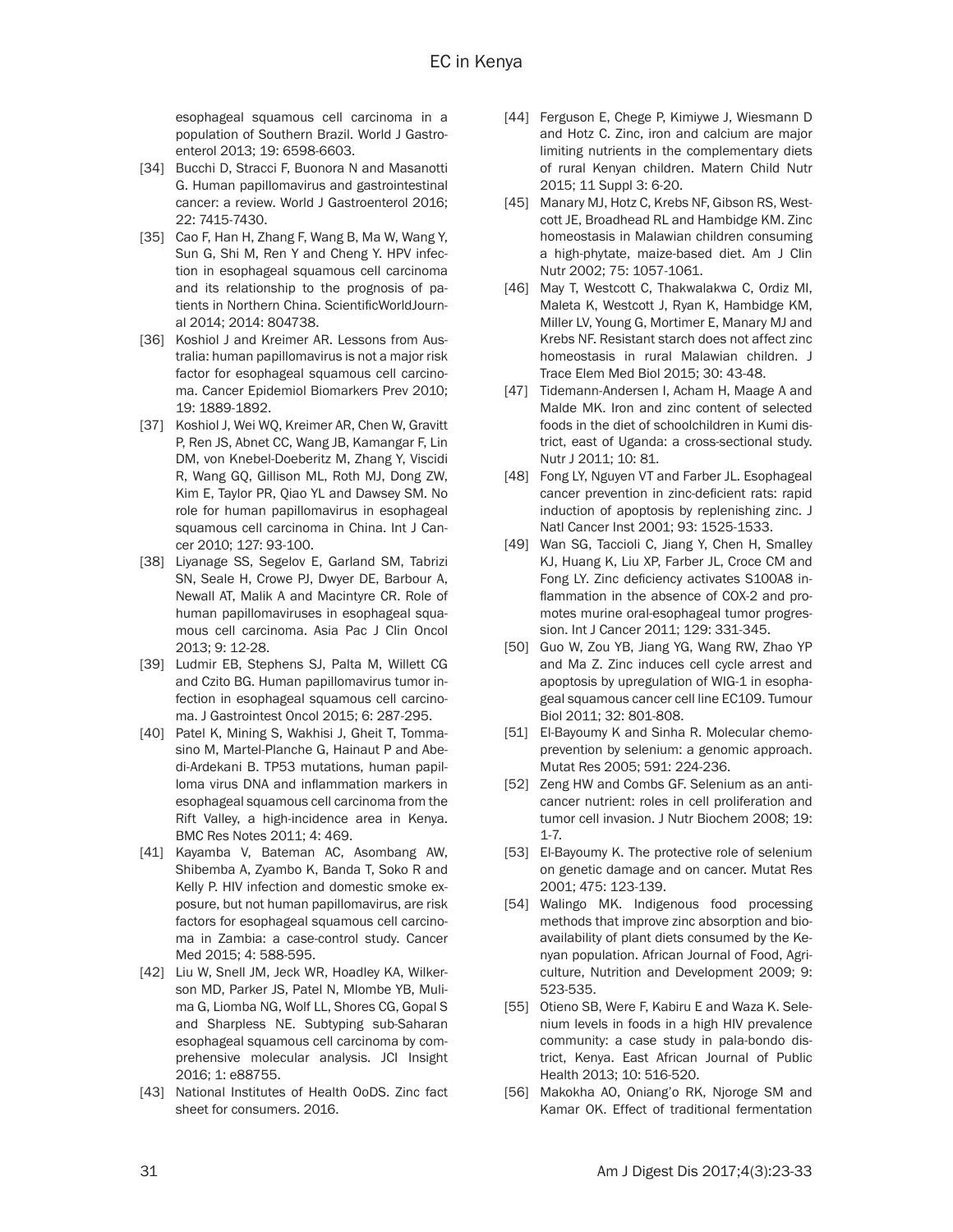and malting on phytic acid and mineral availability from sorghum (sorghum bicolor) and finger millet (eleusine coracana) grain varieties grown in Kenya. Food Nutr Bull 2002; 23: 241- 245.

- [57] Joy EJ, Louise Ander E, Broadley MR, Young SD, Chilimba AD, Hamilton EM and Watts MJ. Elemental composition of Malawian rice. Environ Geochem Health 2016; [Epub ahead of print].
- [58] Kamangar F, Chow WH, Abnet CC and Dawsey SM. Environmental causes of esophageal cancer. Gastroenterol Clin North Am 2009; 38: 27- 57, vii.
- [59] Mlombe YB, Rosenberg NE, Wolf LL, Dzamalala CP, Chalulu K, Chisi J, Shaheen NJ, Hosseinipour MC and Shores CG. Environmental risk factors for oesophageal cancer in malawi: a case-control study. Malawi Med J 2015; 27: 88-92.
- [60] Zheng W and Lee SA. Well-done meat intake, heterocyclic amine exposure, and cancer risk. Nutr Cancer 2009; 61: 437-446.
- [61] McGlashan ND. Oesophageal cancer and alcoholic spirits in central Africa. Gut 1969; 10: 643-650.
- [62] McGlashan ND, Walters CL and McLean AE. Nitrosamines in African alcoholic spirits and oesophageal cancer. Lancet 1968; 2: 1017.
- [63] Castellsague X, Munoz N, De Stefani E, Victora CG, Castelletto R, Rolon PA and Quintana MJ. Independent and joint effects of tobacco smoking and alcohol drinking on the risk of esophageal cancer in men and women. Int J Cancer 1999; 82: 657-664.
- [64] Pandeya N, Williams G, Green AC, Webb PM, Whiteman DC and Australian Cancer S. Alcohol consumption and the risks of adenocarcinoma and squamous cell carcinoma of the esophagus. Gastroenterology 2009; 136: 1215-1224, e1211-1212.
- [65] Morita M, Kumashiro R, Kubo N, Nakashima Y, Yoshida R, Yoshinaga K, Saeki H, Emi Y, Kakeji Y, Sakaguchi Y, Toh Y and Maehara Y. Alcohol drinking, cigarette smoking, and the development of squamous cell carcinoma of the esophagus: epidemiology, clinical findings, and prevention. Int J Clin Oncol 2010; 15: 126- 134.
- [66] Baan R, Straif K, Grosse Y, Secretan B, El Ghissassi F, Bouvard V, Altieri A, Cogliano V; WHO International Agency for Research on Cancer Monograph Working Group. Carcinogenicity of alcoholic beverages. Lancet Oncol 2007; 8: 292-293.
- [67] Ma Q, Liu W, Jia R, Long H, Zhang L, Lin P, Zhao H and Ma G. Alcohol and survival in ESCC: prediagnosis alcohol consumption and postoperative survival in lymph node-negative esopha-

geal carcinoma patients. Oncotarget 2016; 7: 38857-38863.

- [68] Lo TQ, Oeltmann JE, Odhiambo FO, Beynon C, Pevzner E, Cain KP, Laserson KF and Phillips-Howard PA. Alcohol use, drunkenness and tobacco smoking in rural Western Kenya. Trop Med Int Health 2013; 18: 506-515.
- [69] Papas RK, Sidle JE, Wamalwa ES, Okumu TO, Bryant KL, Goulet JL, Maisto SA, Braithwaite RS and Justice AC. Estimating alcohol content of traditional brew in Western Kenya using culturally relevant methods: the case for cost over volume. AIDS Behav 2010; 14: 836-844.
- [70] Korir ED, Ochieng D and Ndiritu D. Comparative genetics of alcoholism in the Kenyan populations. African Journal of Biotechnology 2004; 3: 152-155.
- [71] Ohashi S, Miyamoto S, Kikuchi O, Goto T, Amanuma Y and Muto M. Recent advances from basic and clinical studies of esophageal squamous cell carcinoma. Gastroenterology 2015; 149: 1700-1715.
- [72] Liu Y, Chen H, Sun Z and Chen X. Molecular mechanisms of ethanol-associated oro-esophageal squamous cell carcinoma. Cancer Lett 2015; 361: 164-173.
- [73] Espina N, Lima V, Lieber CS and Garro AJ. In vitro and in vivo inhibitory effect of ethanol and acetaldehyde on O6-methylguanine transferase. Carcinogenesis 1988; 9: 761-766.
- [74] Seitz HK and Homann N. The role of acetaldehyde in alcohol-associated cancer of the gastrointestinal tract. Novartis Found Symp 2007; 285: 110-119; discussion 119-114, 198-119.
- [75] Song Y, Li L, Ou Y, Gao Z, Li E, Li X, Zhang W, Wang J, Xu L, Zhou Y, Ma X, Liu L, Zhao Z, Huang X, Fan J, Dong L, Chen G, Ma L, Yang J, Chen L, He M, Li M, Zhuang X, Huang K, Qiu K, Yin G, Guo G, Feng Q, Chen P, Wu Z, Wu J, Ma L, Zhao J, Luo L, Fu M, Xu B, Chen B, Li Y, Tong T, Wang M, Liu Z, Lin D, Zhang X, Yang H, Wang J and Zhan Q. Identification of genomic alterations in oesophageal squamous cell cancer. Nature 2014; 509: 91-95.
- [76] Nieminen MT, Novak-Frazer L, Collins R, Dawsey SP, Dawsey SM, Abnet CC, White RE, Freedman ND, Mwachiro M, Bowyer P, Salaspuro M and Rautemaa R. Alcohol and acetaldehyde in African fermented milk mursik--a possible etiologic factor for high incidence of esophageal cancer in Western Kenya. Cancer Epidemiol Biomarkers Prev 2013; 22: 69-75.
- [77] Collis CH, Cook PJ, Foreman JK and Palframan JF. Cancer of the oesophagus and alcoholic drinks in East Africa. Lancet 1972; 1: 441.
- [78] Cook P and Collis CH. Cancer of the oesophagus and alcoholic drinks in East Africa. Lancet 1972; 1: 1014.